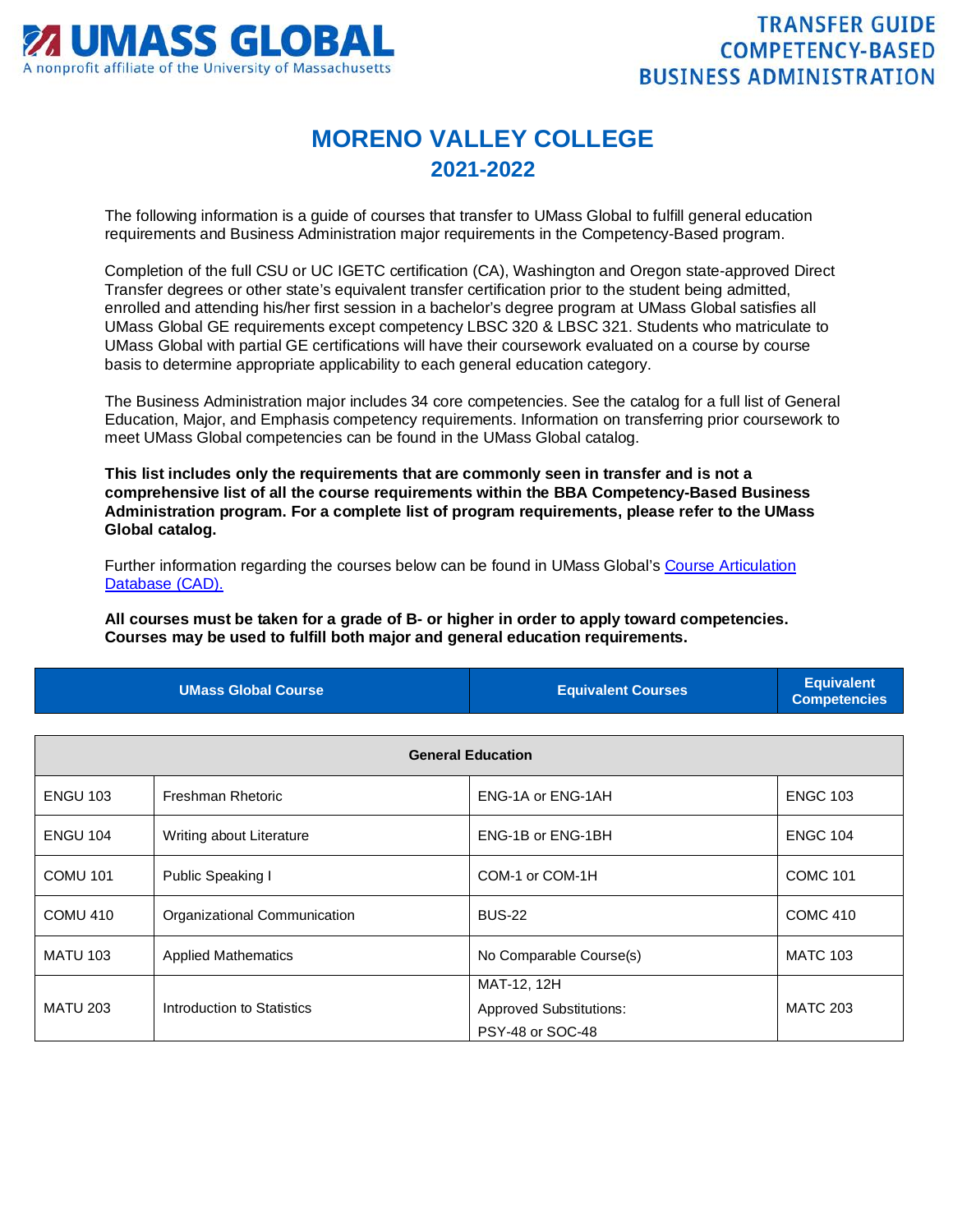|                     |                                   | AML-1, 2                                         |                                  |
|---------------------|-----------------------------------|--------------------------------------------------|----------------------------------|
|                     |                                   | AHS 6, 6H                                        |                                  |
|                     |                                   | ART-1, 1H, 2, 2H, 4, 5, 6, 6H, 7, 9, 10, 12, 13, |                                  |
|                     |                                   | 14, 91                                           |                                  |
|                     |                                   | <b>BUS-22*</b>                                   |                                  |
|                     |                                   | COM-1*, 1H*, 2, 3, 6, 7, 9*, 9H*, 12*, 13, 20    |                                  |
|                     |                                   | DAN-6                                            |                                  |
|                     |                                   | ENG-6, 7, 9, 10, 14, 15, 16, 18, 20, 23, 24, 25, |                                  |
|                     |                                   | 30, 35, 40, 41, 48                               |                                  |
|                     |                                   | ETS 2, 14, 15, 18, 20, 24, 25, 27                |                                  |
| Humanities          | Any 9 Credits of Humanities       | FST-1                                            | <b>PHLC 110</b><br>HUMC 110, 115 |
|                     |                                   | HUM-4, 4H, 5, 5H, 8, 10, 10H, 23, 35             |                                  |
|                     |                                   | JOU-7                                            |                                  |
|                     |                                   | MUS-1, 3, 4, 5, 6, 19, 19H, 20, 21, 22, 23, 25,  |                                  |
|                     |                                   | 26                                               |                                  |
|                     |                                   | PHI-10, 10H, 11, 12, 22, 32, 34, 35              |                                  |
|                     |                                   | SPA-1, 1H, 2, 2H, 3, 3N, 4, 8                    |                                  |
|                     |                                   | THE-3                                            |                                  |
|                     |                                   |                                                  |                                  |
|                     |                                   | Cannot double-count with Basic Skills            |                                  |
|                     |                                   | requirement                                      |                                  |
|                     |                                   | ANT-1, 1H, 1L                                    |                                  |
|                     | Any 6 Credits of Natural Sciences | AST-1A, 1B                                       |                                  |
|                     |                                   | BIO-1, 1H, 4, 16, 18, 45, 50A, 50B, 55, 60,      |                                  |
| Natural<br>Sciences |                                   | 60H, 61                                          |                                  |
|                     |                                   | CHE-1A, 1AH, 1B, 1BH, 2A, 2B                     | NSCC 115, 110                    |
|                     |                                   | GEG-1, 1H, 1L                                    |                                  |
|                     |                                   | $KIN-4$                                          |                                  |
|                     |                                   | PHS-1                                            |                                  |
|                     |                                   | PHY-4A, 4B, 4C, 4D, 10, 11                       |                                  |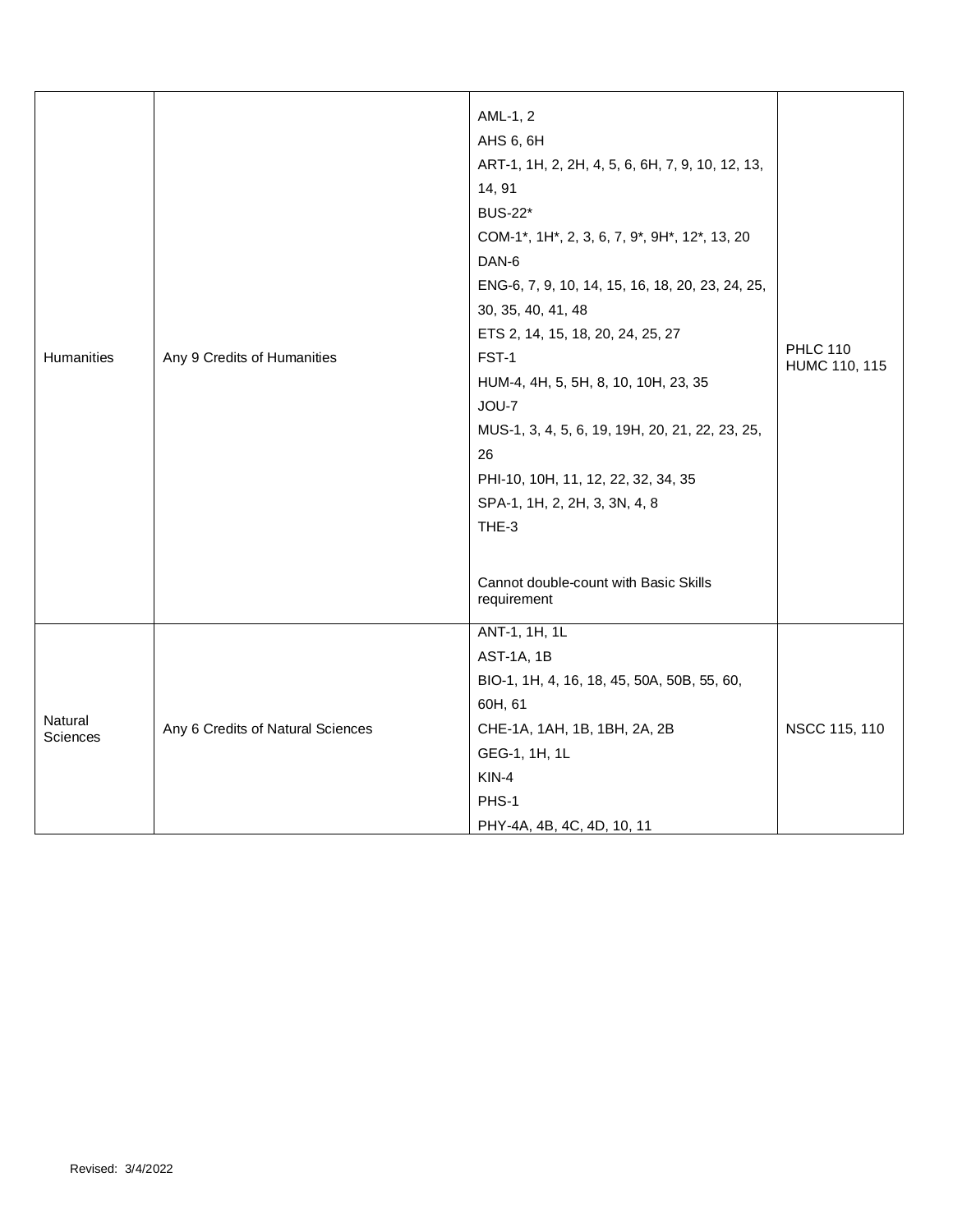|                               |                                                                               | ADJ-1, 2, 3, 4, 5, 8, 12, 15, 20, 21, 22, 42      |                |
|-------------------------------|-------------------------------------------------------------------------------|---------------------------------------------------|----------------|
|                               |                                                                               | ANT-2, 2H, 3, 4, 5, 6, 7, 8                       |                |
|                               |                                                                               | <b>BUS-47</b>                                     |                |
|                               |                                                                               | EAR-19, 20, 24, 25, 26, 28, 30, 33, 40, 42, 46    |                |
|                               |                                                                               | ECO-4, 5, 6, 7, 7H, 8, 8H                         |                |
|                               |                                                                               | ETS 21, 23, 50, 51, 52, 53                        |                |
|                               |                                                                               | GEG-2, 3, 4                                       |                |
|                               |                                                                               | HIS-1, 2, 4, 5, 6, 6H, 7, 7H, 11, 12, 14, 15, 25, |                |
| Social Sciences               | Any 9 Credits of Social Sciences                                              | 26, 31, 32, 33, 34, 35                            | SOSC 110, 115  |
|                               |                                                                               | HLS-1                                             |                |
|                               |                                                                               | HMS-18, 50, 51, 52, 53                            |                |
|                               |                                                                               | MAG-47, 51                                        |                |
|                               |                                                                               | MKT-20, 40, 42                                    |                |
|                               |                                                                               | POL-1, 1H, 2, 2H, 3, 4, 4H, 5, 6, 8, 11           |                |
|                               |                                                                               | PSY-1, 1H, 2, 8, 9, 33, 35, 35H, 50               |                |
|                               |                                                                               | SOC-1, 2, 10, 12, 20, 50                          |                |
|                               |                                                                               | SPA-11, 12                                        |                |
| LBSU 302 &<br><b>LBSU 304</b> | Information Fluency and Academic Integrity &<br>Liberal Arts Core Foundations | Cannot be satisfied in transfer                   | LBSC 320 & 321 |

| <b>Business Core</b> |                                        |                                |                                 |
|----------------------|----------------------------------------|--------------------------------|---------------------------------|
| ACCU <sub>201</sub>  | Principles of Accounting I             | ACC-1A                         | ACCC 210, 215,<br>220, 225, 230 |
| ACCU 202             | Principles of Accounting II            | ACC-1B                         | ACCC 235, 240                   |
| <b>FINU 305</b>      | <b>Business Finance</b>                | No Comparable Course(s)        | <b>FINC 305</b>                 |
| <b>ECNU 201</b>      | Principles of Macroeconomics           | ECO-7 or ECO-7H                | <b>ECNC 201</b>                 |
| <b>ECNU 202</b>      | Principles of Microeconomics           | ECO-8 or ECO-8H                | ECNC 202, 205                   |
| <b>MGTU 400</b>      | <b>Global Environment of Business</b>  | No Comparable Course(s)        | MGTC 400, 405                   |
| <b>MGTU 310</b>      | Legal Environment of Business          | <b>BUS-18A</b>                 | MGTC 305, 310,<br>315           |
|                      |                                        | <b>BUS-47*</b>                 |                                 |
| OLCU 350             | Leadership and Professional Ethics     | MAG-47*                        | OLCC 305, 355                   |
|                      |                                        | *Cross-listed courses<br>BUS-3 |                                 |
| CSCU <sub>200</sub>  | Intro to Computers and Data Processing | CAT-3                          | <b>CSCC 200</b>                 |
|                      |                                        | CIS-1A or CIS-3                |                                 |
|                      |                                        |                                |                                 |
| <b>MGTU 301</b>      | Principles of Management               | MAG-44                         | <b>MGTC 301</b>                 |
| <b>MKTU 301</b>      | Principles of Marketing                | <b>MKT-20</b>                  | MKTC 301, 305                   |